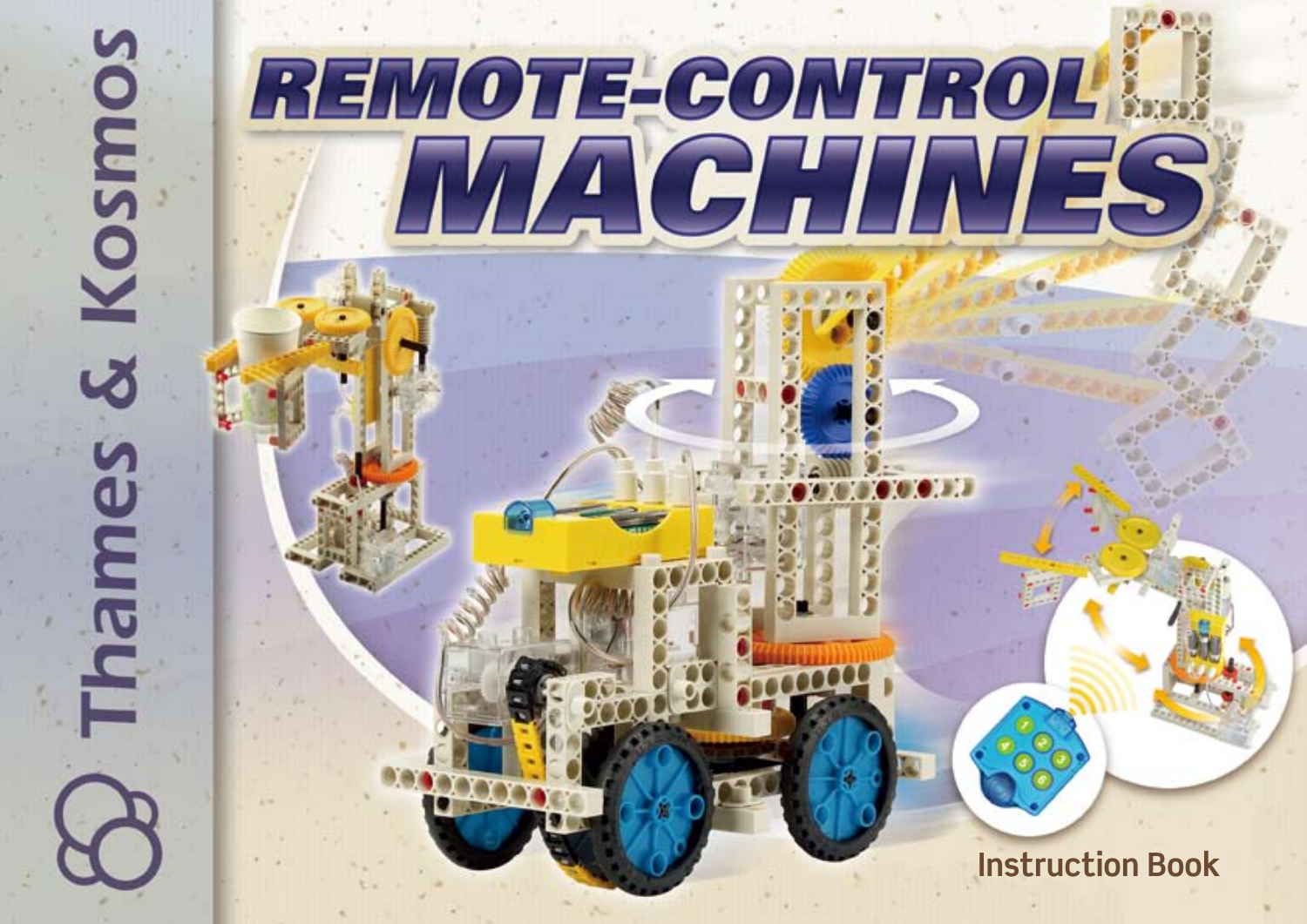## Parts List | REMOTE-CONTROL MACHINES





| NO                       | <b>PARTS NAME</b>     | <b>PCS</b>     |  |
|--------------------------|-----------------------|----------------|--|
| 1                        | WHEEL AND TIRE        | 4              |  |
| $\overline{\mathcal{L}}$ | JOINT PIN             | 6              |  |
| 3                        | SMALL SPROCKET        | 3              |  |
| 4                        | MEDIUM SPROCKET       | 1              |  |
| 5                        | <b>LARGE SPROCKET</b> | 1              |  |
| 6                        | CHAIN UNIT (BLACK)    | 28             |  |
| 7                        | CHAIN UNIT (YELLOW)   | 25             |  |
| 8                        | <b>AXLE LOCK</b>      | $\overline{c}$ |  |
| 9                        | 11-HOLE ROD (GRAY)    | 6              |  |
| 10                       | 11-HOLE ROD (YELLOW)  | 3              |  |
| 11                       | SMALL GEAR (20T)      | 4              |  |
| 12.                      | MEDIUM GEAR (40T)     | 1              |  |
| 13                       | LARGE GEAR (60T)      | 3              |  |

| NO  | <b>PARTS NAME</b>   | PCS                      |  |
|-----|---------------------|--------------------------|--|
| 14  | <b>SHAFT PIN</b>    | 2                        |  |
| 15  | LONG AXI F          | $\overline{\mathcal{L}}$ |  |
| 16  | MOTOR AXI F         | 1                        |  |
| 17  | ROD CONNECTOR       | 1                        |  |
| 18  | FXTRA LONG AXLE     | 1                        |  |
| 19  | 3-HOLE ROD          | 6                        |  |
| 20  | 5-HOI F ROD         | 2                        |  |
| 21  | 3-HOLF DUAL ROD     | 5                        |  |
| 22. | <b>SOUARE FRAME</b> | 7                        |  |
| 23  | <b>SHORT AXI F</b>  | $\overline{c}$           |  |
| 24  | I ONG FRAMF         | 5                        |  |
| 25  | PART SEPARATOR TOOL | 1                        |  |
| 26  | <b>ANCHOR PIN</b>   | 26                       |  |

| NΟ    | <b>PARTS NAME</b>                | PCS          |
|-------|----------------------------------|--------------|
| 27    | TWO-TO-ONF CONVERTER             | 13           |
| 28    | <b>CURVED ELBOW ROD</b>          | $\mathbf{1}$ |
| 29    | 90 DEGREE CONVERTER - I FFT      | 4            |
| 30    | 80T GFAR                         | $\mathbf{1}$ |
| 31    | GEARED MOTOR WITH WIRE CONNECTOR | 3            |
| 32.   | REMOTE CONTROLLER                | 1            |
| 33    | RECEIVER/BATTERY HOLDER          | 1            |
| 34    | WORM GFAR II                     | 3            |
| 35    | MFDIUM AXI F                     | Ⴌ            |
| 36    | DIE-CUT CARDBOARD PIECES         | 1            |
| TOTAI |                                  | 182          |
|       |                                  |              |

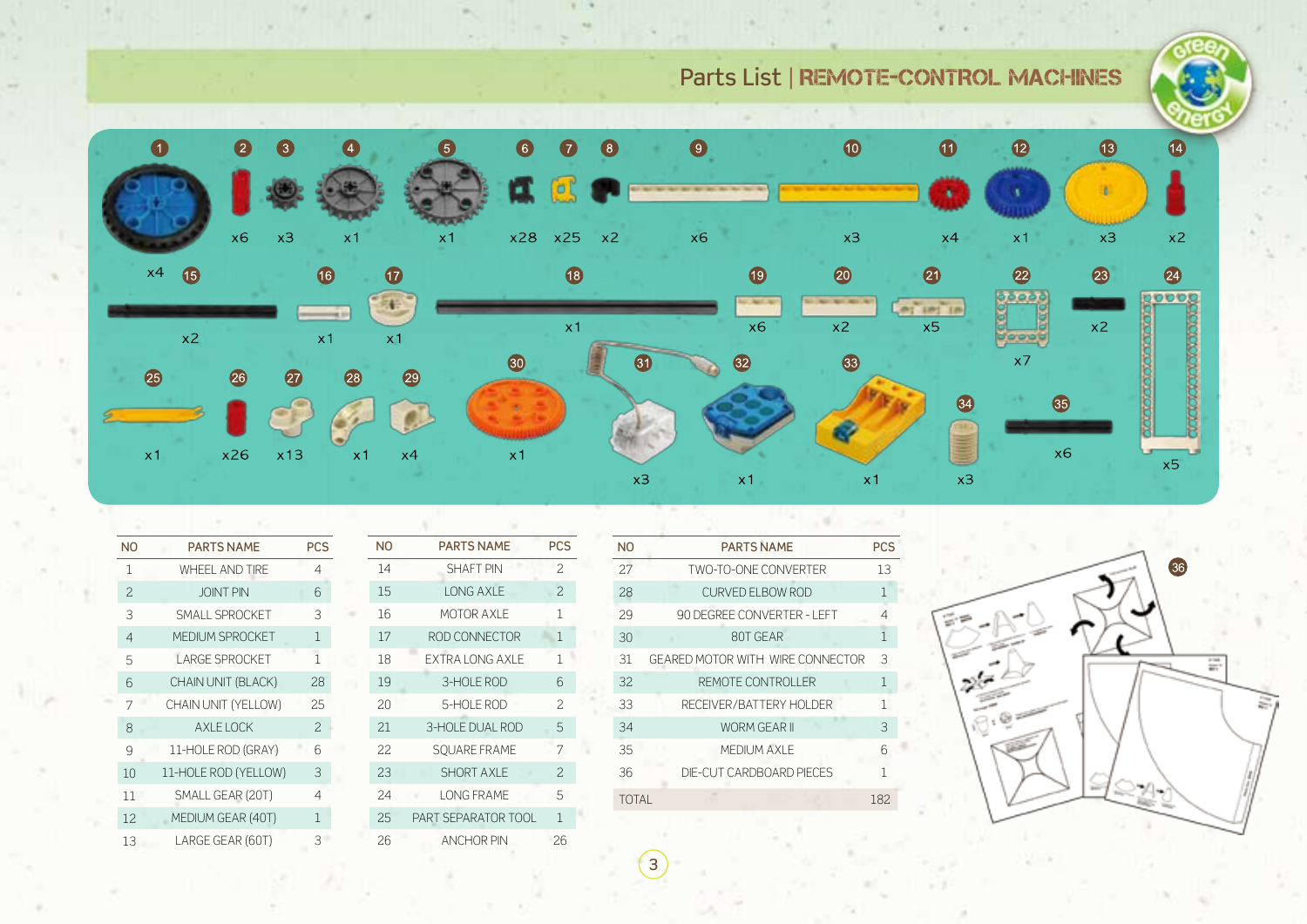

## REMOTE-CONTROL MACHINES | Model 3 Crane





4

14

**4**

**2**

**6**

**5**

**3**

**A**

**B**

## Tips for Assembly:

- Press the gear A downward and gear B upward to hold the 80T Gear in place.
- $\bullet$  The wheels and the drive chain must be kept  $1$  mm  $\,$ away from the frame so they can turn smoothly.
- Use the end of the part separator tool marked with "A" to pry up the anchor pin.
- If the motor doesn't work, check to make sure the wire connector of the motor and the output of the receiver/battery holder are well connected, or that the batteries are not dead.

**1**

**3 2 5**

## How to Operate:

1. Turn on the switch on the remote controller.

- 2. Touch the touch pad **2** or **5** on the remote controller to lower down or lift up the long crane arm. Don't lift it up higher than 90 degrees.
- 3. Touch the touch pad **3** or **6** to turn the 80T gear clockwise or counterclock-wise. Don't turn it more than 270 degrees or the wire will get twisted up.
- 4. Touch the touch pad **1** or **4** to drive the crane forward or backward.



5